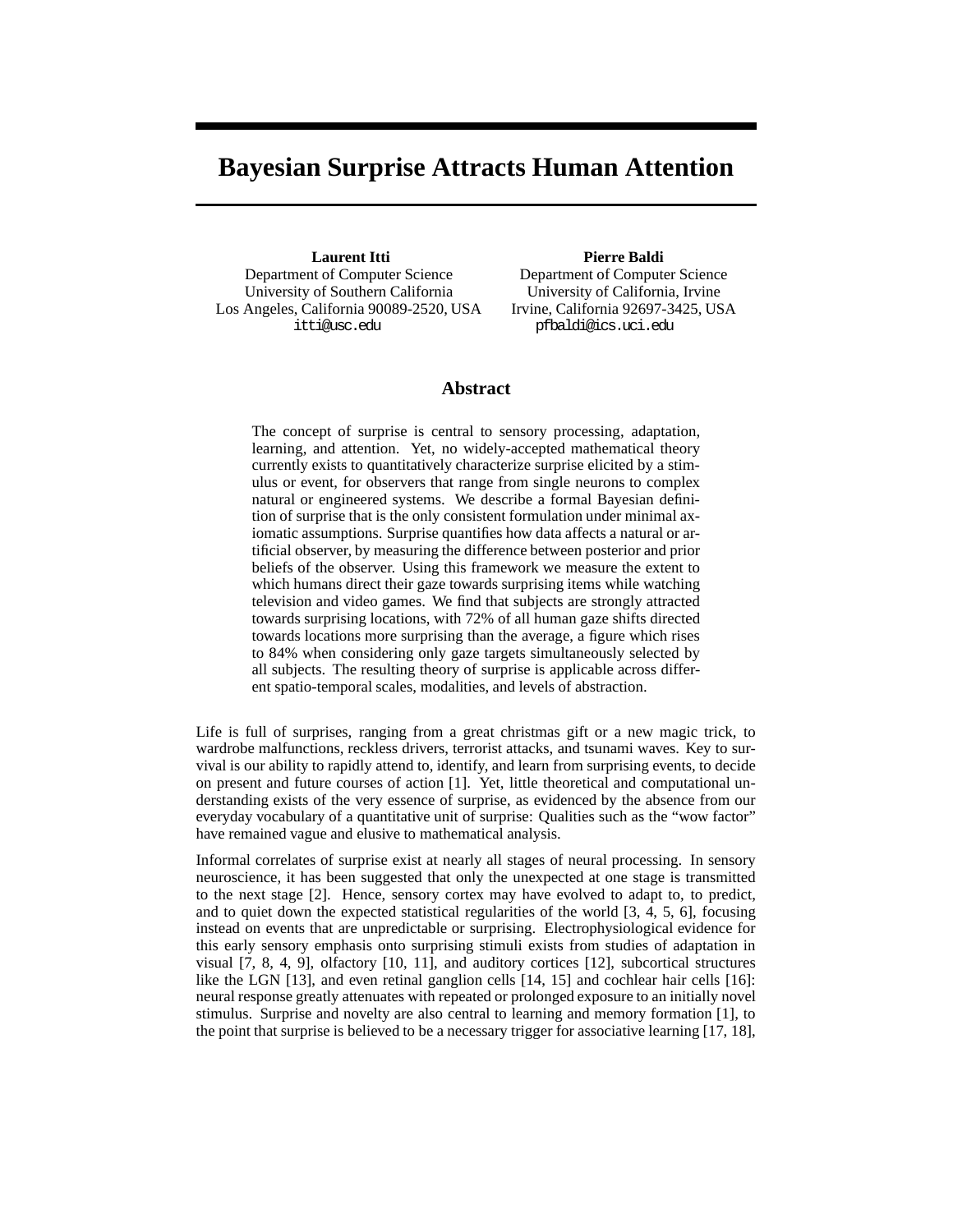as supported by mounting evidence for a role of the hippocampus as a novelty detector [19, 20, 21]. Finally, seeking novelty is a well-identified human character trait, with possible association with the dopamine D4 receptor gene [22, 23, 24].

In the Bayesian framework, we develop the only consistent theory of surprise, in terms of the difference between the posterior and prior distributions of beliefs of an observer over the available class of models or hypotheses about the world. We show that this definition derived from first principles presents key advantages over more *ad-hoc* formulations, typically relying on detecting outlier stimuli. Armed with this new framework, we provide direct experimental evidence that surprise best characterizes what attracts human gaze in large amounts of natural video stimuli. We here extend a recent pilot study [25], adding more comprehensive theory, large-scale human data collection, and additional analysis.

### **1 Theory**

**Bayesian Definition of Surprise.** We propose that surprise is a general concept, which can be derived from first principles and formalized across spatio-temporal scales, sensory modalities, and, more generally, data types and data sources. Two elements are essential for a principled definition of surprise. First, surprise can exist only in the presence of uncertainty, which can arise from intrinsic stochasticity, missing information, or limited computing resources. A world that is purely deterministic and predictable in real-time for a given observer contains no surprises. Second, surprise can only be defined in a relative, subjective, manner and is related to the expectations of the observer, be it a single synapse, neuronal circuit, organism, or computer device. The same data may carry different amount of surprise for different observers, or even for the same observer taken at different times.

In probability and decision theory it can be shown that the only consistent and optimal way for modeling and reasoning about uncertainty is provided by the Bayesian theory of probability [26, 27, 28]. Furthermore, in the Bayesian framework, probabilities correspond to subjective degrees of beliefs in hypotheses or models which are updated, as data is acquired, using Bayes' theorem as the fundamental tool for transforming prior belief distributions into posterior belief distributions. Therefore, within the same optimal framework, the only consistent definition of surprise must involve: (1) probabilistic concepts to cope with uncertainty; and (2) prior and posterior distributions to capture subjective expectations.

Consistently with this Bayesian approach, the background information of an observer is captured by his/her/its prior probability distribution  $\{P(M)\}_{M\in\mathcal{M}}$  over the hypotheses or models  $M$  in a model space  $M$ . Given this prior distribution of beliefs, the fundamental effect of a new data observation  $D$  on the observer is to change the prior distribution  $\{P(M)\}_{M\in\mathcal{M}}$  into the posterior distribution  $\{P(M|D)\}_{M\in\mathcal{M}}$  via Bayes theorem, whereby

$$
\forall M \in \mathcal{M}, \qquad P(M|D) = \frac{P(D|M)}{P(D)} P(M). \tag{1}
$$

In this framework, the new data observation D carries no surprise if it leaves the observer beliefs unaffected, that is, if the posterior is identical to the prior; conversely,  $D$  is surprising if the posterior distribution resulting from observing  $D$  significantly differs from the prior distribution. Therefore we formally measure surprise elicited by data as some distance measure between the posterior and prior distributions. This is best done using the relative entropy or Kullback-Leibler  $(KL)$  divergence [29]. Thus, surprise is defined by the average of the log-odd ratio:

$$
S(D, \mathcal{M}) = KL(P(M|D), P(M)) = \int_{\mathcal{M}} P(M|D) \log \frac{P(M|D)}{P(M)} dM \tag{2}
$$

taken with respect to the posterior distribution over the model class  $\mathcal{M}$ . Note that  $KL$  is not symmetric but has well-known theoretical advantages, including invariance with respect to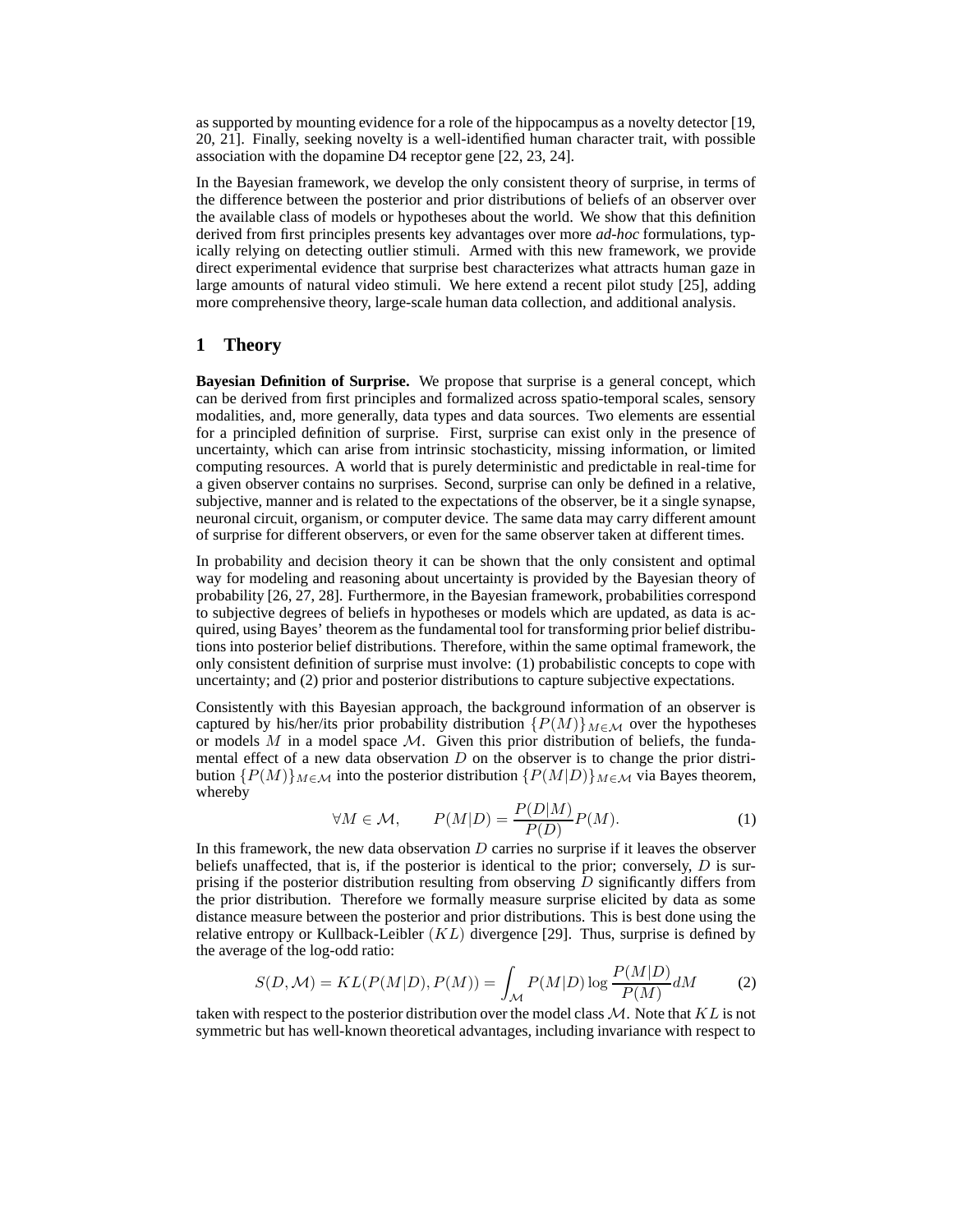

Figure 1: Computing surprise in early sensory neurons. **(a)** Prior data observations, tuning preferences, and top-down influences contribute to shaping a set of "prior beliefs" a neuron may have over a class of internal models or hypotheses about the world. For instance,  $M$  may be a set of Poisson processes parameterized by the rate  $\lambda$ , with  $\{P(M)\}_{M \in \mathcal{M}} = \{P(\lambda)\}_{\lambda \in \mathbb{R}^{+}}$  the prior distribution of beliefs about which Poisson models well describe the world as sensed by the neuron. New data  $D$  updates the prior into the posterior using Bayes' theorem. Surprise quantifies the difference between the posterior and prior distributions over the model class M. The remaining panels detail how surprise differs from conventional model fitting and outlier-based novelty. **(b)** In standard iterative Bayesian model fitting, at every iteration  $N$ , incoming data  $D<sub>N</sub>$  is used to update the prior  ${P(M|D_1, D_2, ..., D_{N-1})\}_{M \in \mathcal{M}}$  into the posterior  ${P(M|D_1, D_2, ..., D_N)\}_{M \in \mathcal{M}}$ . Freezing this learning at a given iteration, one then picks the currently best model, usually using either a maximum likelihood criterion, or a maximum a posteriori one (yielding  $M_{MAP}$  shown). **(c)** This best model is used for a number of tasks at the current iteration, including outlier-based novelty detection. New data is then considered novel at that instant if it has low likelihood for the best model (e.g.,  $D_N^b$  is more novel than  $D_N^a$ ). This focus onto the single best model presents obvious limitations, especially in situations where other models are nearly as good (e.g., M<sup>∗</sup> in panel (b) is entirely ignored during standard novelty computation). One palliative solution is to consider mixture models, or simply  $P(D)$ , but this just amounts to shifting the problem into a different model class. **(d)** Surprise directly addresses this problem by simultaneously considering all models and by measuring how data changes the observer's distribution of beliefs from  $\{P(M|D_1, D_2, ..., D_{N-1})\}_{M \in \mathcal{M}}$  to  ${P(M|D_1, D_2, ..., D_N)}_{M \in \mathcal{M}}$  over the entire model class M (orange shaded area).

reparameterizations. A unit of surprise — a *"wow"* — may then be defined for a single model M as the amount of surprise corresponding to a two-fold variation between  $P(M|D)$ and  $P(M)$ , i.e., as  $\log P(M|D)/P(M)$  (with log taken in base 2), with the total number of wows experienced for all models obtained through the integration in eq. 2.

**Surprise and outlier detection.** Outlier detection based on the likelihood  $P(D|M_{best})$  of D given a single best model  $M_{\text{best}}$  is at best an approximation to surprise and, in some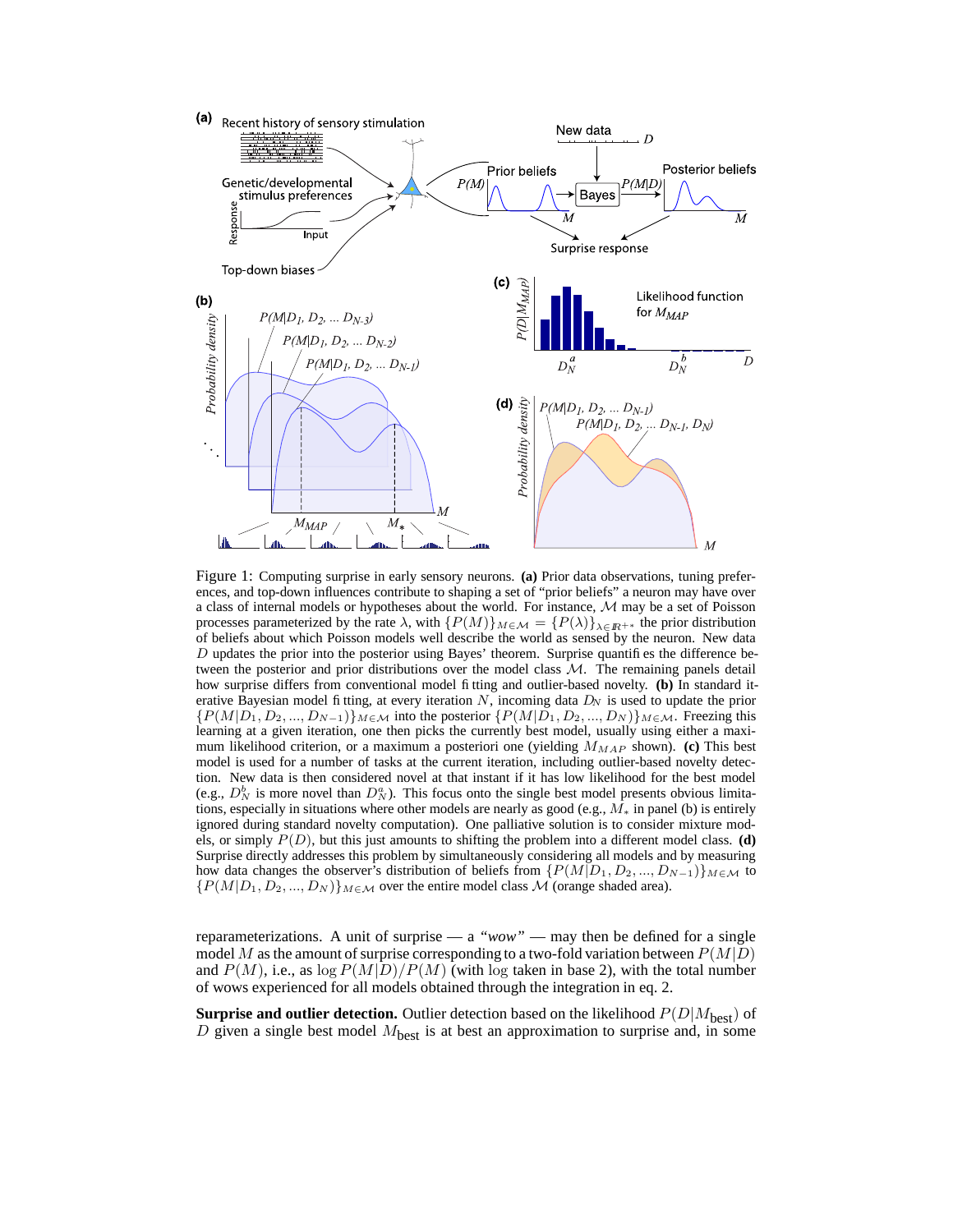cases, is misleading. Consider, for instance, a case where  $D$  has very small probability both for a model or hypothesis M and for a single alternative hypothesis  $\overline{M}$ . Although D is a strong outlier, it carries very little information regarding whether M or  $\overline{M}$  is the better model, and therefore very little surprise. Thus an outlier detection method would strongly focus attentional resources onto  $D$ , although  $D$  is a false positive, in the sense that it carries no useful information for discriminating between the two alternative hypotheses M and  $\overline{M}$ . Figure 1 further illustrates this disconnect between outlier detection and surprise.

## **2 Human experiments**

To test the surprise hypothesis — that surprise attracts human attention and gaze in natural scenes — we recorded eye movements from eight naïve observers (three females and five males, ages 23-32, normal or corrected-to-normal vision). Each watched a subset from 50 videoclips totaling over 25 minutes of playtime (46,489 video frames,  $640 \times 480$ , 60.27 Hz, mean screen luminance 30 cd/m<sup>2</sup>, room 4 cd/m<sup>2</sup>, viewing distance 80cm, field of view  $28° \times 21°$ ). Clips comprised outdoors daytime and nighttime scenes of crowded environments, video games, and television broadcast including news, sports, and commercials. Right-eye position was tracked with a 240 Hz video-based device (ISCAN RK-464), with methods as previously [30]. Two hundred calibrated eye movement traces (10,192 saccades) were analyzed, corresponding to four distinct observers for each of the 50 clips. Figure 2 shows sample scanpaths for one videoclip.

To characterize image regions selected by participants, we process videoclips through computational metrics that output a topographic dynamic master response map, assigning in real-time a response value to every input location. A good master map would highlight, more than expected by chance, locations gazed to by observers. To score each metric we hence sample, at onset of every human saccade, master map activity around the saccade's future endpoint, and around a uniformly random endpoint (random sampling was repeated 100 times to evaluate variability). We quantify differences between histograms of master



Figure 2: **(a)** Sample eye movement traces from four observers (squares denote saccade endpoints). **(b)** Our data exhibits high inter-individual overlap, shown here with the locations where one human saccade endpoint was nearby  $(\approx 5^{\circ})$  one (white squares), two (cyan squares), or all three (black squares) other humans. **(c)** A metric where the master map was created from the three eye movement traces other than that being tested yields an upper-bound KL score, computed by comparing the histograms of metric values at human (narrow blue bars) and random (wider green bars) saccade targets. Indeed, this metric's map was very sparse (many random saccades landing on locations with nearzero response), yet humans preferentially saccaded towards the three active hotspots corresponding to the eye positions of three other humans (many human saccades landing on locations with near-unity responses).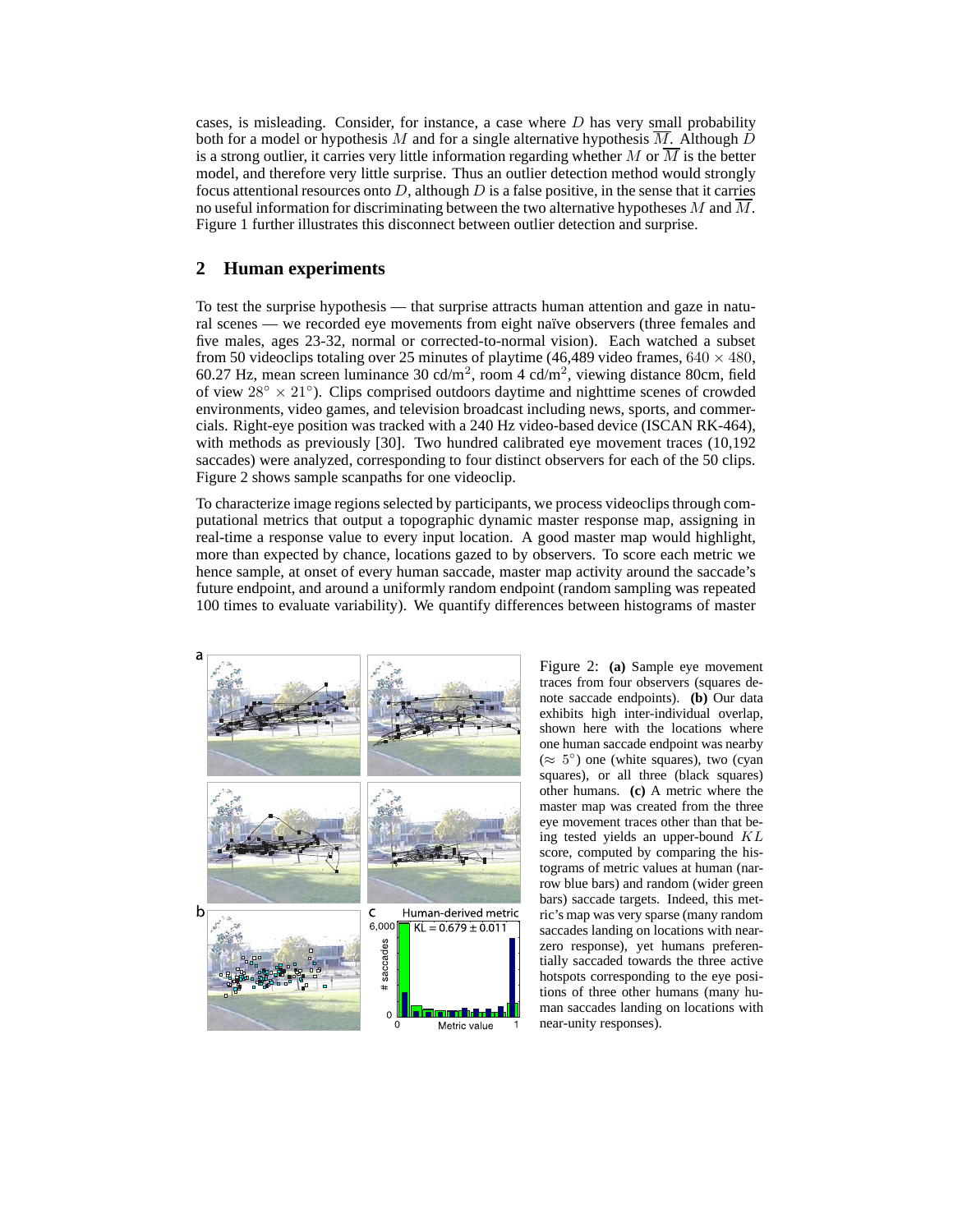map samples collected from human and random saccades using again the Kullback-Leibler  $(KL)$  distance: metrics which better predict human scanpaths exhibit higher distances from random as, typically, observers non-uniformly gaze towards a minority of regions with highest metric responses while avoiding a majority of regions with low metric responses. This approach presents several advantages over simpler scoring schemes [31, 32], including agnosticity to putative mechanisms for generating saccades and the fact that applying any continuous nonlinearity to master map values would not affect scoring.

**Experimental results.** We test six computational metrics, encompassing and extending the state-of-the-art found in previous studies. The first three quantify static image properties (local intensity variance in  $16 \times 16$  image patches [31]; local oriented edge density as measured with Gabor filters [33]; and local Shannon entropy in  $16 \times 16$  image patches [34]). The remaining three metrics are more sensitive to dynamic events (local motion [33]; outlier-based saliency [33]; and surprise [25]).

For all metrics, we find that humans are significantly attracted by image regions with higher metric responses. However, the static metrics typically respond vigorously at numerous visual locations (Figure 3), hence they are poorly specific and yield relatively low  $KL$  scores between humans and random. The metrics sensitive to motion, outliers, and surprising events, in comparison, yield sparser maps and higher KL scores.

The surprise metric of interest here quantifies low-level surprise in image patches over space and time, and at this point does not account for high-level or cognitive beliefs of our human observers. Rather, it assumes a family of simple models for image patches, each processed through 72 early feature detectors sensitive to color, orientation, motion, etc., and computes surprise from shifts in the distribution of beliefs about which models better describe the patches (see [25] and [35] for details). We find that the surprise metric significantly outperforms all other computational metrics ( $p < 10^{-100}$  or better on t-tests for equality of  $\tilde{KL}$  scores), scoring nearly 20% better than the second-best metric (saliency) and 60% better than the best static metric (entropy). Surprising stimuli often substantially differ from simple feature outliers; for example, a continually blinking light on a static background elicits sustained flicker due to its locally outlier temporal dynamics but is only surprising for a moment. Similarly, a shower of randomly-colored pixels continually excites all low-level feature detectors but rapidly becomes unsurprising.

**Strongest attractors of human attention.** Clearly, in our and previous eye-tracking experiments, in some situations potentially interesting targets were more numerous than in others. With many possible targets, different observers may orient towards different locations, making it more difficult for a single metric to accurately predict all observers. Hence we consider (Figure 4) subsets of human saccades where at least two, three, or all four observers simultaneously agreed on a gaze target. Observers could have agreed based on bottom-up factors (e.g., only one location had interesting visual appearance at that time), top-down factors (e.g., only one object was of current cognitive interest), or both (e.g., a single cognitively interesting object was present which also had distinctive appearance). Irrespectively of the cause for agreement, it indicates consolidated belief that a location was attractive. While the  $KL$  scores of all metrics improved when progressively focusing onto only those locations, dynamic metrics improved more steeply, indicating that stimuli which more reliably attracted all observers carried more motion, saliency, and surprise. Surprise remained significantly the best metric to characterize these agreed-upon attractors of human gaze ( $p < 10^{-100}$  or better on t-tests for equality of KL scores).

Overall, surprise explained the greatest fraction of human saccades, indicating that humans are significantly attracted towards surprising locations in video displays. Over 72% of all human saccades were targeted to locations predicted to be more surprising than on average. When only considering saccades where two, three, or four observers agreed on a common gaze target, this figure rose to 76%, 80%, and 84%, respectively.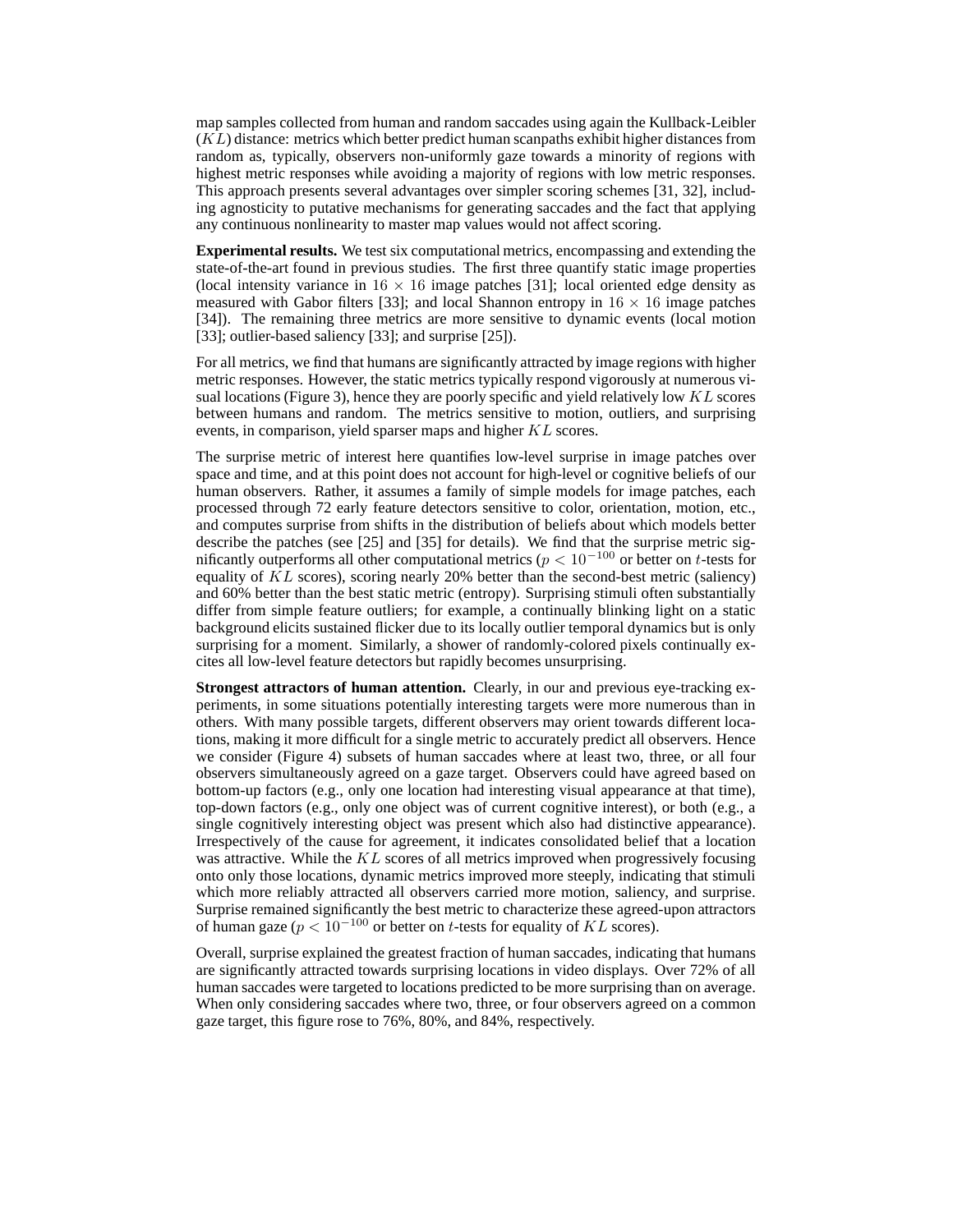

Figure 3: **(a)** Sample video frames, with corresponding human saccades and predictions from the entropy, surprise, and human-derived metrics. Entropy maps, like intensity variance and orientation maps, exhibited many locations with high responses, hence had low specificity and were poorly discriminative. In contrast, motion, saliency, and surprise maps were much sparser and more specific, with surprise significantly more often on target. For three example frames (first column), saccades from one subject are shown (arrows) with corresponding apertures over which master map activity at the saccade endpoint was sampled (circles). **(b)** KL scores for these metrics indicate significantly different performance levels, and a strict ranking of variance < orientation < entropy < motion  $\langle$  saliency  $\langle$  surprise  $\langle$  human-derived. KL scores were computed by comparing the number of human saccades landing onto each given range of master map values (narrow blue bars) to the number of random saccades hitting the same range (wider green bars). A score of zero would indicate equality between the human and random histograms, i.e., humans did not tend to hit various master map values any differently from expected by chance, or, the master map could not predict human saccades better than random saccades. Among the six computational metrics tested in total, surprise performed best, in that surprising locations were relatively few yet reliably gazed to by humans.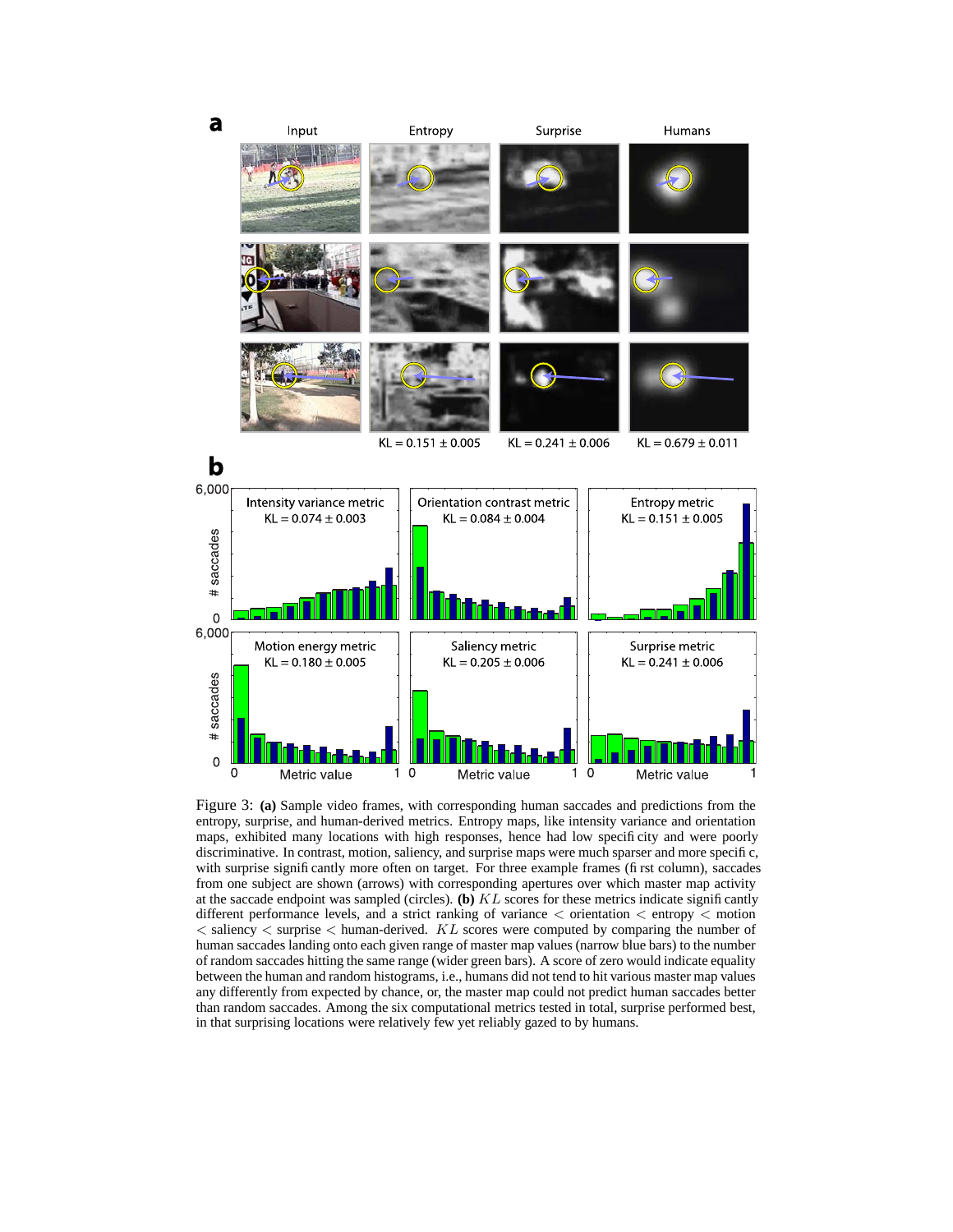

Figure 4: KL scores when considering only saccades where at least one (all 10,192 saccades), two (7,948 saccades), three  $(5,565$  saccades), or all four  $(2,951)$ saccades) humans agreed on a common gaze location, for the static **(a)** and dynamic metrics **(b)**. Static metrics improved substantially when progressively focusing onto saccades with stronger inter-observer agreement (average slope 0.56 ± 0.37 percent KL score units per 1,000 pruned saccades). Hence, when humans agreed on a location, they also tended to be more reliably predicted by the metrics. Furthermore, dynamic metrics improved 4.5 times more steeply (slope  $2.44 \pm 0.37$ ), suggesting a stronger role of dynamic events in attracting human attention. Surprising events were significantly the strongest ( $t$ -tests for equality of  $KL$  scores between surprise and other metrics,  $p < 10^{-100}$ ).

# **3 Discussion**

While previous research has shown with either static scenes or dynamic synthetic stimuli that humans preferentially fixate regions of high entropy [34], contrast [31], saliency [32], flicker [36], or motion [37], our data provides direct experimental evidence that humans fixate surprising locations even more reliably. These conclusions were made possible by developing new tools to quantify what attracts human gaze over space and time in dynamic natural scenes. Surprise explained best where humans look when considering all saccades, and even more so when restricting the analysis to only those saccades for which human observers tended to agree. Surprise hence represents an inexpensive, easily computable approximation to human attentional allocation.

In the absence of quantitative tools to measure surprise, most experimental and modeling work to date has adopted the approximation that novel events are surprising, and has focused on experimental scenarios which are simple enough to ensure an overlap between informal notions of novelty and surprise: for example, a stimulus is novel during testing if it has not been seen during training [9]. Our definition opens new avenues for more sophisticated experiments, where surprise elicited by different stimuli can be precisely compared and calibrated, yielding predictions at the single-unit as well as behavioral levels.

The definition of surprise — as the distance between the posterior and prior distributions of beliefs over models — is entirely general and readily applicable to the analysis of auditory, olfactory, gustatory, or somatosensory data. While here we have focused on behavior rather than detailed biophysical implementation, it is worth noting that detecting surprise in neural spike trains does not require semantic understanding of the data carried by the spike trains, and thus could provide guiding signals during self-organization and development of sensory areas. At higher processing levels, top-down cues and task demands are known to combine with stimulus novelty in capturing attention and triggering learning [1, 38], ideas which may now be formalized and quantified in terms of priors, posteriors, and surprise. Surprise, indeed, inherently depends on uncertainty and on prior beliefs. Hence surprise theory can further be tested and utilized in experiments where the prior is biased, for ex-